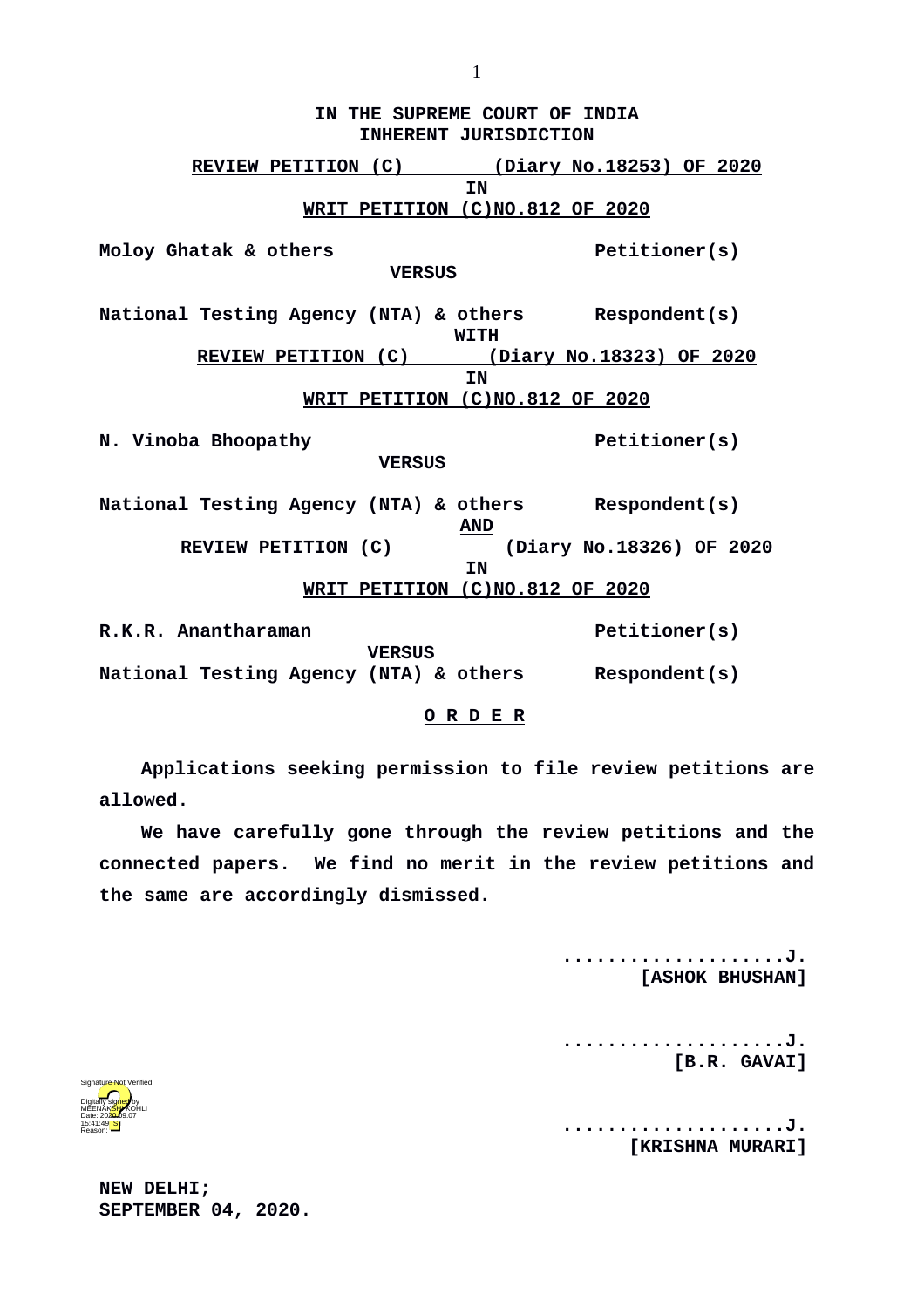**S U P R E M E C O U R T O F I N D I A RECORD OF PROCEEDINGS**

**REVIEW PETITION (CIVIL) Diary No(s). 18253/2020**

**(Arising out of impugned final judgment and order dated 17-08-2020 in W.P.(C) No. No. 812/2020 passed by the Supreme Court Of India)**

**MOLOY GHATAK & ORS.** Petitioner(s)

 **VERSUS**

NATIONAL TESTING AGENCY (NTA) & ORS. Respondent(s)

**(IA No. 83457/2020 - APPLICATION FOR LISTING REVIEW PETITION IN OPEN COURT IA No. 84937/2020 - APPLICATION FOR PERMISSION TO FILE REVIEW PETITION IA No. 84056/2020 - EXEMPTION FROM FILING AFFIDAVIT IA No. 84771/2020 - INTERVENTION APPLICATION IA No. 84055/2020 - INTERVENTION APPLICATION) WITH Diary No(s). 18323/2020 (X) ( FOR APPLICATION FOR PERMISSION TO FILE REVIEW PETITION ON IA 83878/2020 FOR PERMISSION TO PLACE ADDITIONAL FACTS AND GROUNDS ON IA 83883/2020 FOR APPLICATION FOR LISTING REVIEW PETITION IN OPEN COURT ON IA 83885/2020 FOR EXEMPTION FROM FILING C/C OF THE IMPUGNED JUDGMENT ON IA 83888/2020 IA No. 83885/2020 - APPLICATION FOR LISTING REVIEW PETITION IN OPEN COURT IA No. 83878/2020 - APPLICATION FOR PERMISSION TO FILE REVIEW PETITION IA No. 83888/2020 - EXEMPTION FROM FILING C/C OF THE IMPUGNED JUDGMENT IA No. 83883/2020 - PERMISSION TO PLACE ADDITIONAL FACTS AND GROUNDS) Diary No(s). 18326/2020 (X) ( FOR APPLICATION FOR PERMISSION TO FILE REVIEW PETITION ON IA 83899/2020 FOR APPLICATION FOR LISTING REVIEW PETITION IN OPEN COURT ON IA 83901/2020 IA No. 83901/2020 - APPLICATION FOR LISTING REVIEW PETITION IN OPEN COURT IA No. 83899/2020 - APPLICATION FOR PERMISSION TO FILE REVIEW PETITION)**